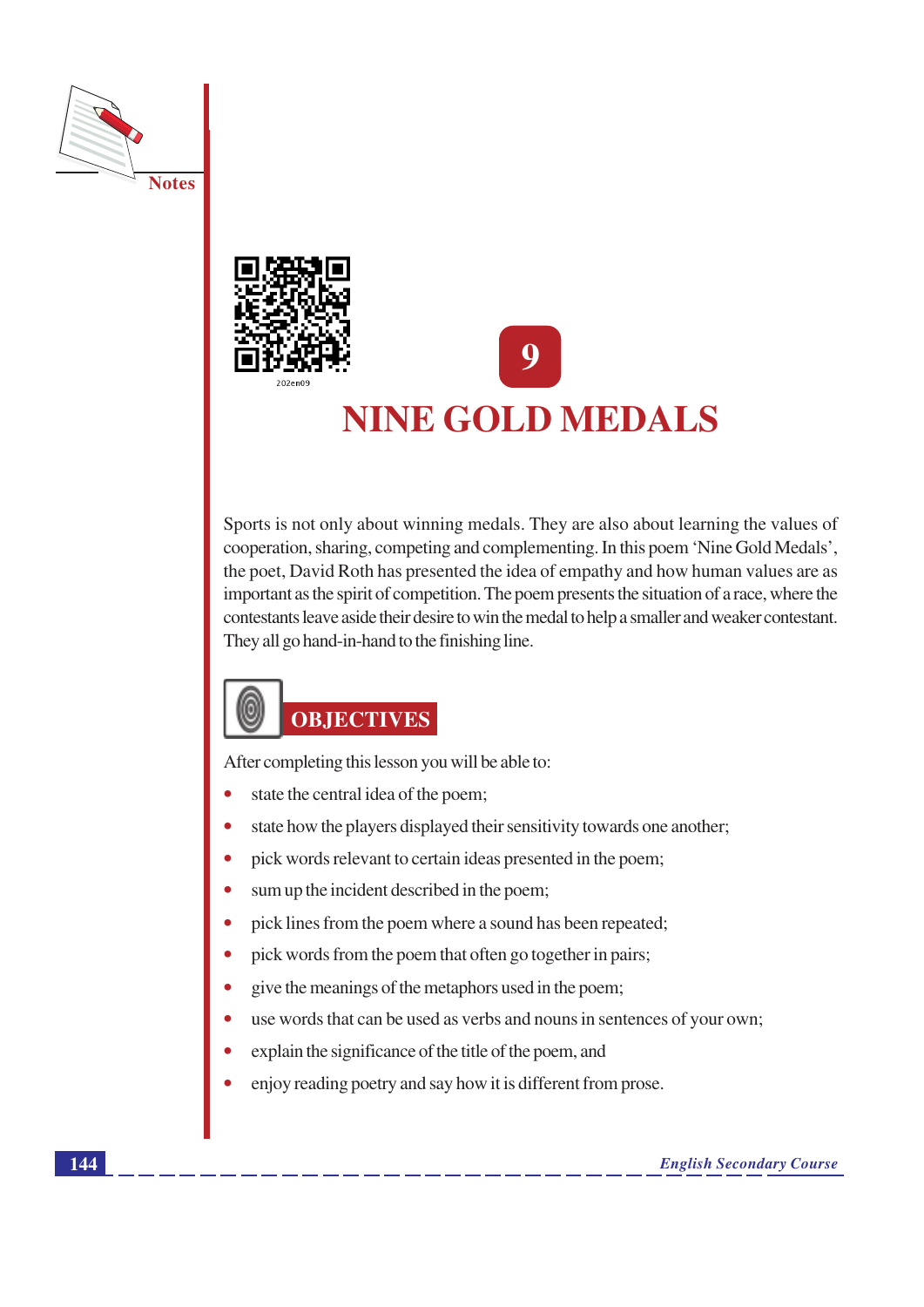

Have you ever taken part in a sports event? Surely you can recall the excitement during such competitions. Do you remember the effort you had put in the preparations? Didn't you want to win the medal? This poem describes a very similar scene here. Read the poem aloud and answer the questions that follow.

#### **NINE GOLD MEDALS**

The athletes had come from all over the country To run for the gold, for the silver and bronze Many weeks and months of training All coming down to these games.

The spectators gathered around the old field To cheer on all the young women and men The final event of the day was approaching Excitement grew high to begin.

The blocks were all lined up for those who would use them The hundred-yard dash and the race to be run These were nine resolved at hetes in back of the starting line Poised for the sound of the gun.

The signal was given, the pistol exploded And so did the runners all charging ahead But the smallest among them, he stumbled and staggered And fell to the asphalt instead.

He gave out a cry in frustration and anguish His dreams and his efforts all dashed in the dirt But as sure as I'm standing here telling this story The same goes for what next occurred.

The eight other runners pulled up on their heels The ones who had trained for so long to compete One by one they all turned around and went back to help him And brought the young boy to his feet.



spectators: (here) persons watching esp. an event or sports without taking part

block: the two starting blocks on the ground that runners push their feet against at the beginning of a race

resolved: determined

poised: ready

pistol: (here) a starting pistol used to signal the start of a race

stumbled: (here) hit his foot against something when he began to run and almost fell

staggered: lost balance

asphalt: black tarred  $\overline{\text{rad}}$ 

anguish: pain and disappointment

dashed: destroyed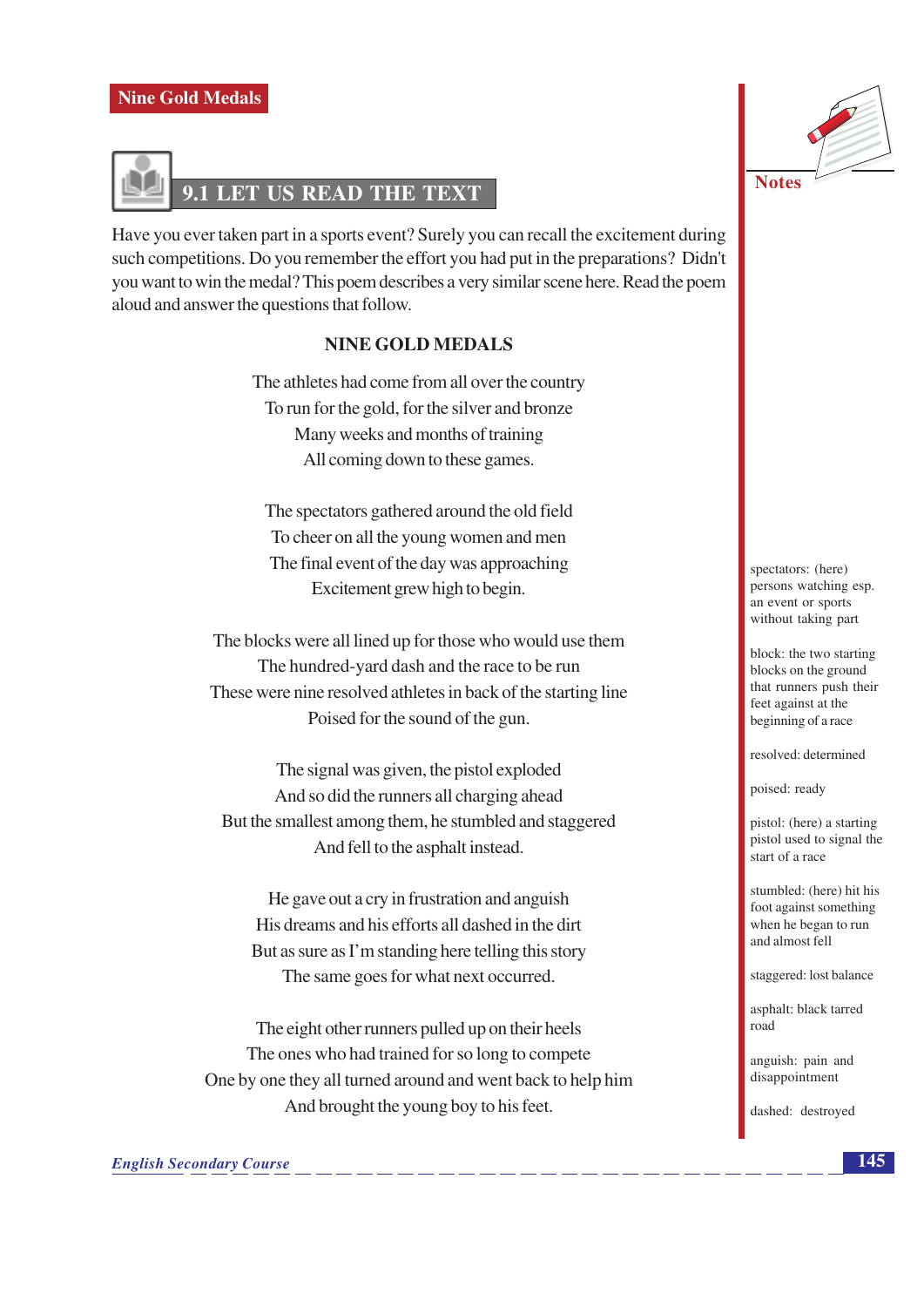

Then all the nine runners joined hands and continued The hundred-yard dash now reduced to a walk And a banner above that said (Special Olympics) Could not have been more on the mark.

That's how the race ended, with nine gold medals They came to the finish line holding hands still And a standing ovation and nine beaming faces Said more than these words ever will.

- David Roth







**Special Olympics** is an international organisation created to help people with intellectual disabilities develop selfconfidence, social skills and a sense of personal

Logo for Special Olympics

accomplishment. Among their other activities, Special Olympics conducts the Special Olympics World Games every two years, alternating between Summer and Winter Games. Special Olympics offers children and adults with intellectual disabilities year-round training and competition in 30 Olympic-type summer and winter sports. These games are also held as national events in some countries.

Special Olympics International was founded by Mrs Eunice Shriver, sister of (late) President John F Kennedy of USA.

Special Olympics Bharat, the National Programme, based in Delhi, is accredited by Special Olympics International. It is recognised by the Government of India, Ministry of Youth Affairs & Sports as a National Sports Federation for development of sports for the mentally disabled.

standing ovation: (here) the spectators stood up from their seats

beaming: very happy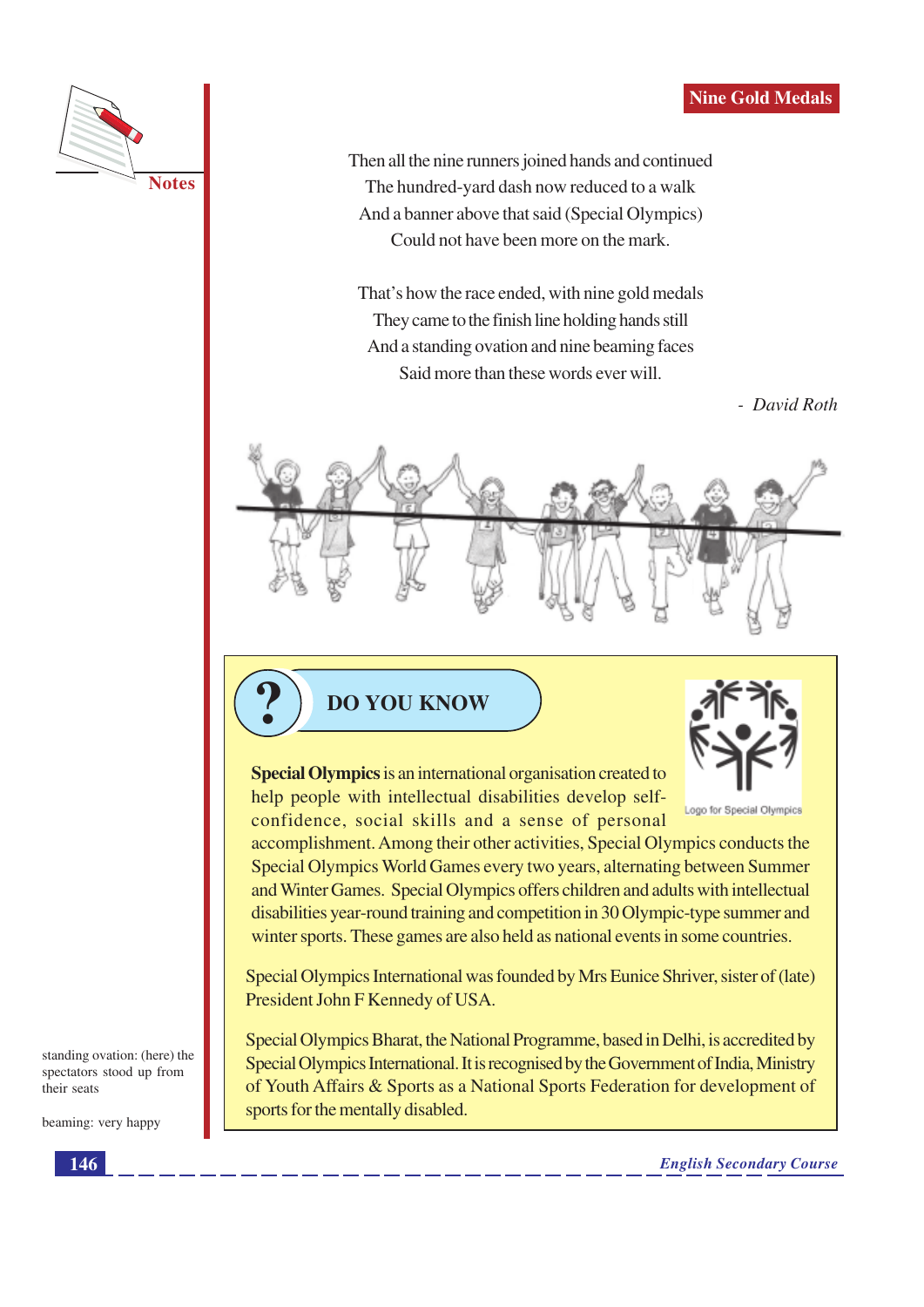# 9.2 LET US UNDERSTAND THE TEXT

#### 9.2.1 PART 1 (Stanzas 1 and 2)

#### The athletes had........high to begin

Let us find out what happens in the poem. The brief explanation below would help you understand the poem better.

You must have heard the term 'Olympics'. Well, Olympics are held once every four years. Athletes from all over the world train hard to participate in this event. Winning a medal in the Olympics is the ultimate goal of every athlete of the world. However, the setting or the scene of this poem is that of 'Special Olympics'. Have you ever heard of the term 'Special Olympics'? In these Olympics, differently-abled persons, who have some problem/s in a particular part of the body, participate in various sports events. The contestants put in a lot of preparation and practice. Everyone hopes to win a medal. The spectators are as excited as the contestants. They cheer and encourage the contestants. These two stanzas help to create the setting of the poem.



1. Complete the statement using the correct alternative.

The event which is being described in the poem is the server between the sevent of the day.

- a. first b. last c. second
- 2. Find words that are opposite in meaning to each other from stanza 2.
- 3. Answer the following questions in a sentence each.
	- a. What do the words 'gold', 'silver' and 'bronze' stand for in the poem?
	- b. Were the contestants well prepared for the event? Pick the line that illustrates this.
- 4. What efforts, other than training, are required to prepare oneself for a sports event? Hints are given in the picture below.



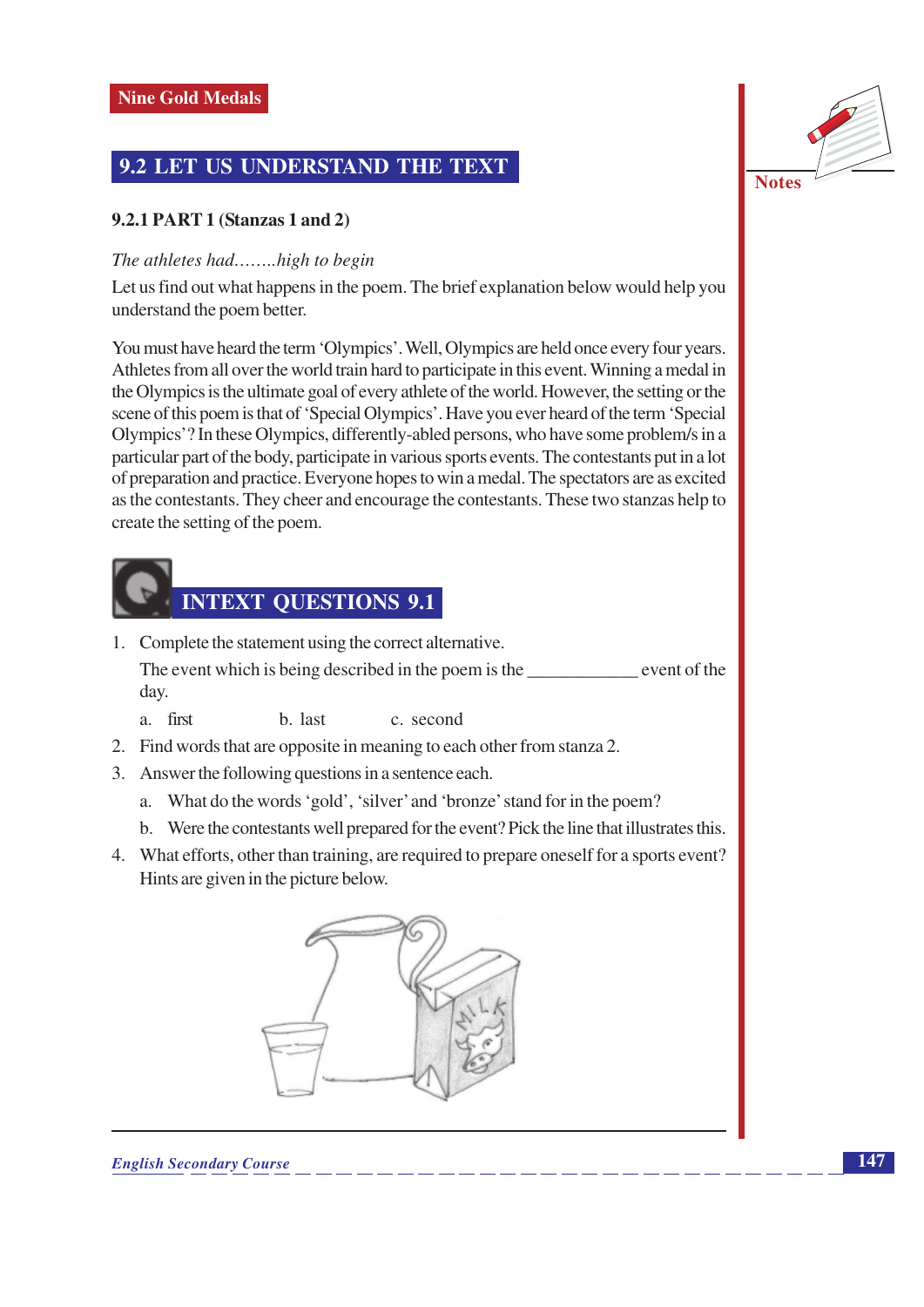



When a person does very well in a field of study, sports, art or work, he or she is given a prize. Mention the different kinds of things that are given away as prizes.

Do you think prizes are important? Why? Discuss with your friends. Write a brief report of your discussion (150 words).



# 9.2.2 PART 2 (Stanza 3, 4 and 5)

The blocks ..............what next occurred

Now let us read the above stanzas and find out what happens next.





contestants are strong and run forward, while the ninth, who is the smallest, falls down. He cries out with the pain of disappointment. He has trained

hard but does not get the opportunity to show his talent. All his dreams of winning the medal are broken and destroyed. Let us see what happens next.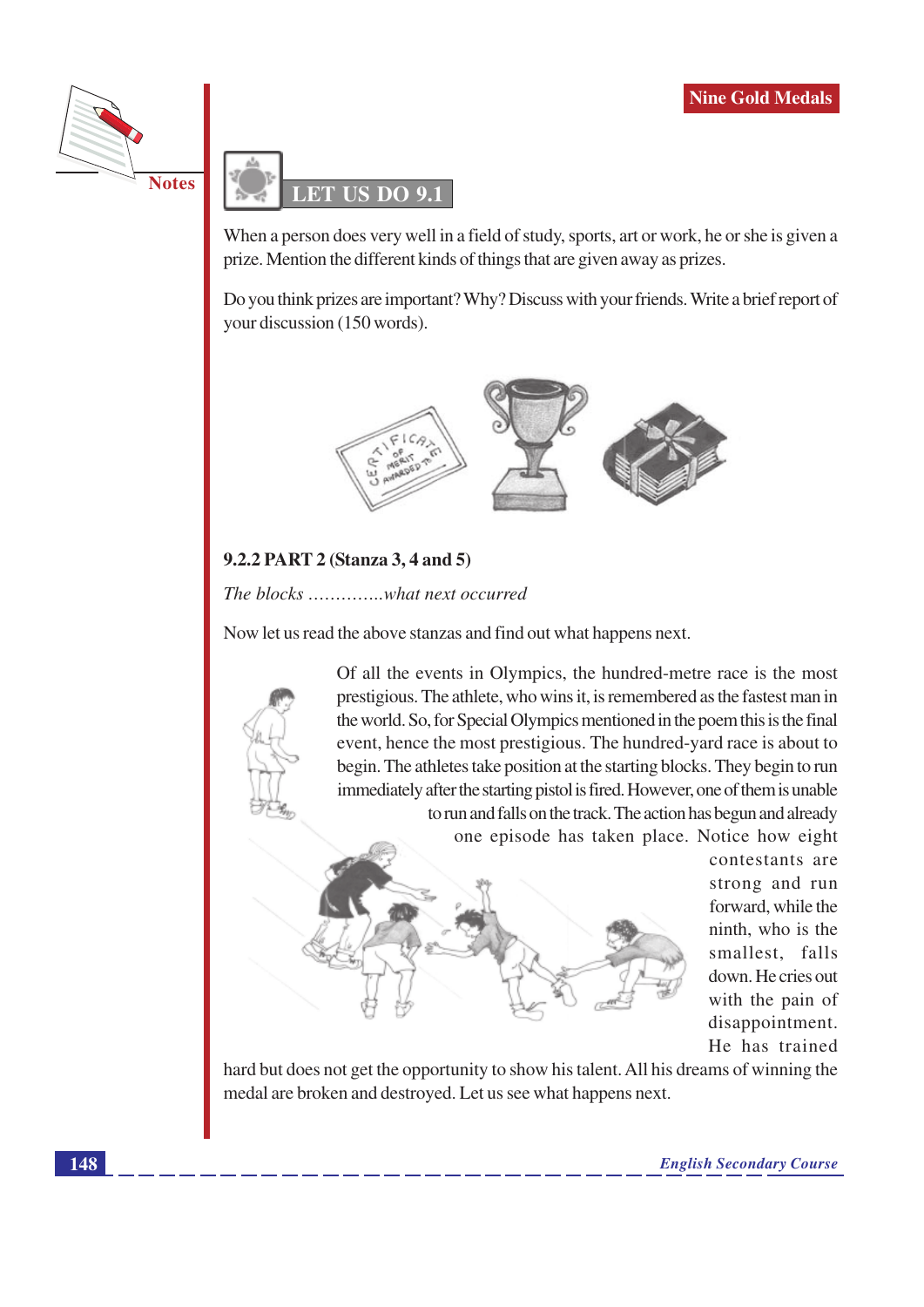

- 1. Read the statements given below and write T for true or F for false.
	- a. The hundred-yard dash was a long jump event.
	- b. The athletes were a little nervous.
	- c. The athletes ran before the signal was given.
	- d. One of the athletes could not run.
- 2. The word 'exploded' is used for the firing of the pistol. What does the phrase 'so did the runners' in line 2 of stanza 4 mean?
- 3. How were the dreams of one of the contestants 'dashed in the dirt'?
- 4. Notice how the words 'stumbled and staggered' in line 3 of stanza 4 go together. Find a similar pair of words in stanza 5.
- 5. Complete the following statement using the correct option from those given below.

The line 'the same goes for what next occurred' creates ................

- a. understanding
- b. confusion
- c. suspense
- 6. Suppose you were the contestant who fell down at the beginning of the race. What would you have done? Discuss with your friends and write in a few sentences.



1. Find out for which positions the bronze, silver and gold medals are awarded in the Olympics.

Name any two Indians who have participated in the Olympics.

- 2. Have you or anyone you know faced a major disappointment? How did you/he/she deal with it? Discuss using the following key questions:
	- What was the event?
	- What had happened?
	- How did I/he/she feel?  $\bullet$

#### **English Secondary Course**



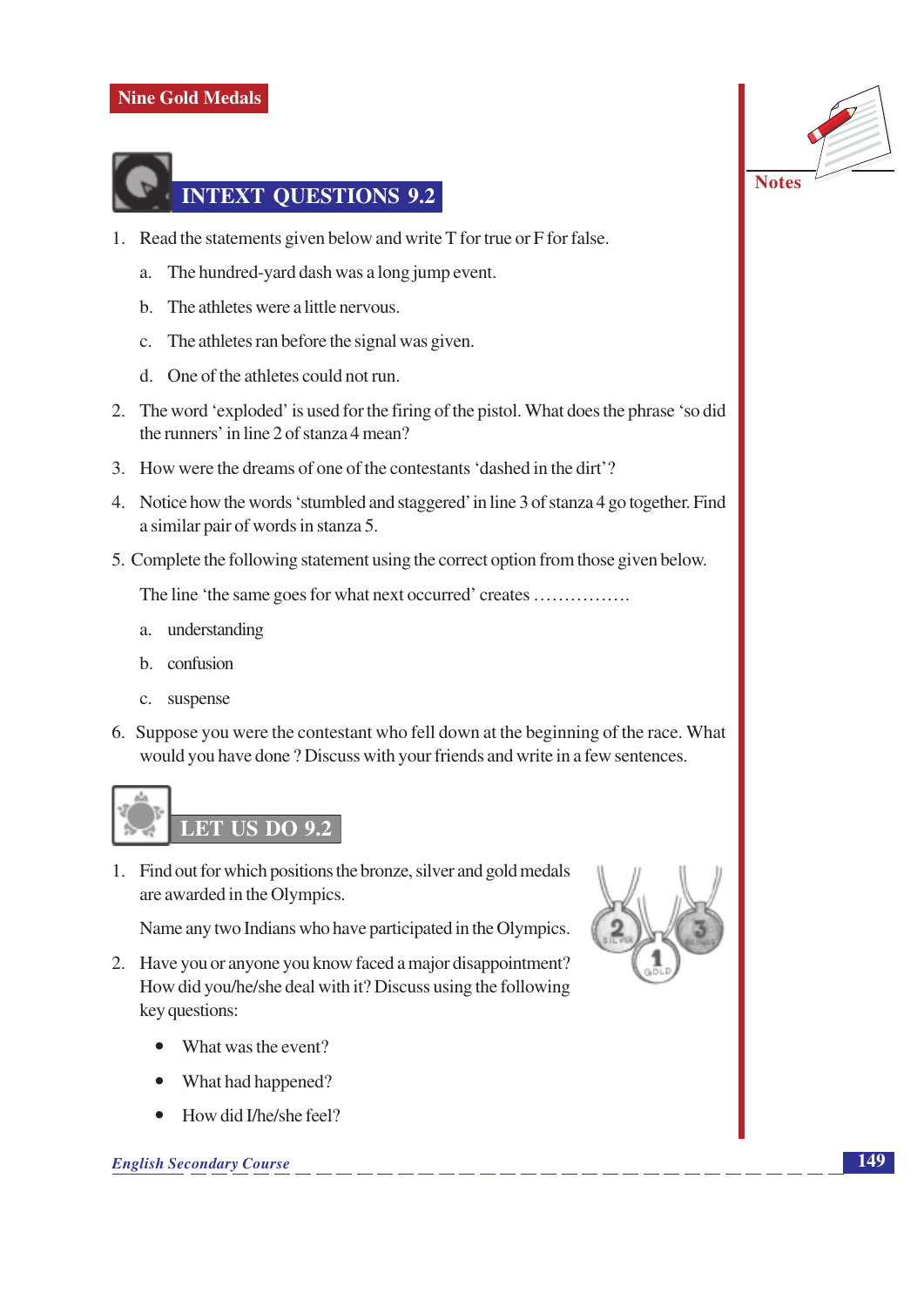

- What did I/he/she do?
- Was my/his/her behaviour appropriate?
- Could I/he/she have done something better in that situation?

#### 9.2.3 PART 3 (Stanzas 6, 7 and 8)

#### 

Something unexpected happened at the beginning of the race. Now let us see how many contestants finally ran the race. The explanation below might be of help to you.

When the remaining eight contestants saw him fall, they, instead of continuing the race, came to the help of their fellow contestant. All the athletes had dreamt of winning the medal. However, they readily forgot their dream and came forward to help the boy to his feet. Then all the nine contestants walked hand-in-hand to the finish line. The audience was so moved by the exemplary behaviour of the contestants that it stood up and clapped. There were now nine winners, instead of one, and each was given a gold medal. All the contestants displayed empathy turning the Special Olympics into a really 'special' one. Have you ever heard the word *empathy*? Empathy is the capacity to understand another person's experience from his point of view. Simply stated, empathy is the ability to 'put oneself in another's shoes'. That is exactly what the eight contestants had done. One look at the fallen contestant had forced them to think 'what would I have felt if I had fallen?' and they knew exactly what they had to do.

By awarding gold medals to all nine contestants, the authorities honoured their display of empathy, helpful nature and human values.

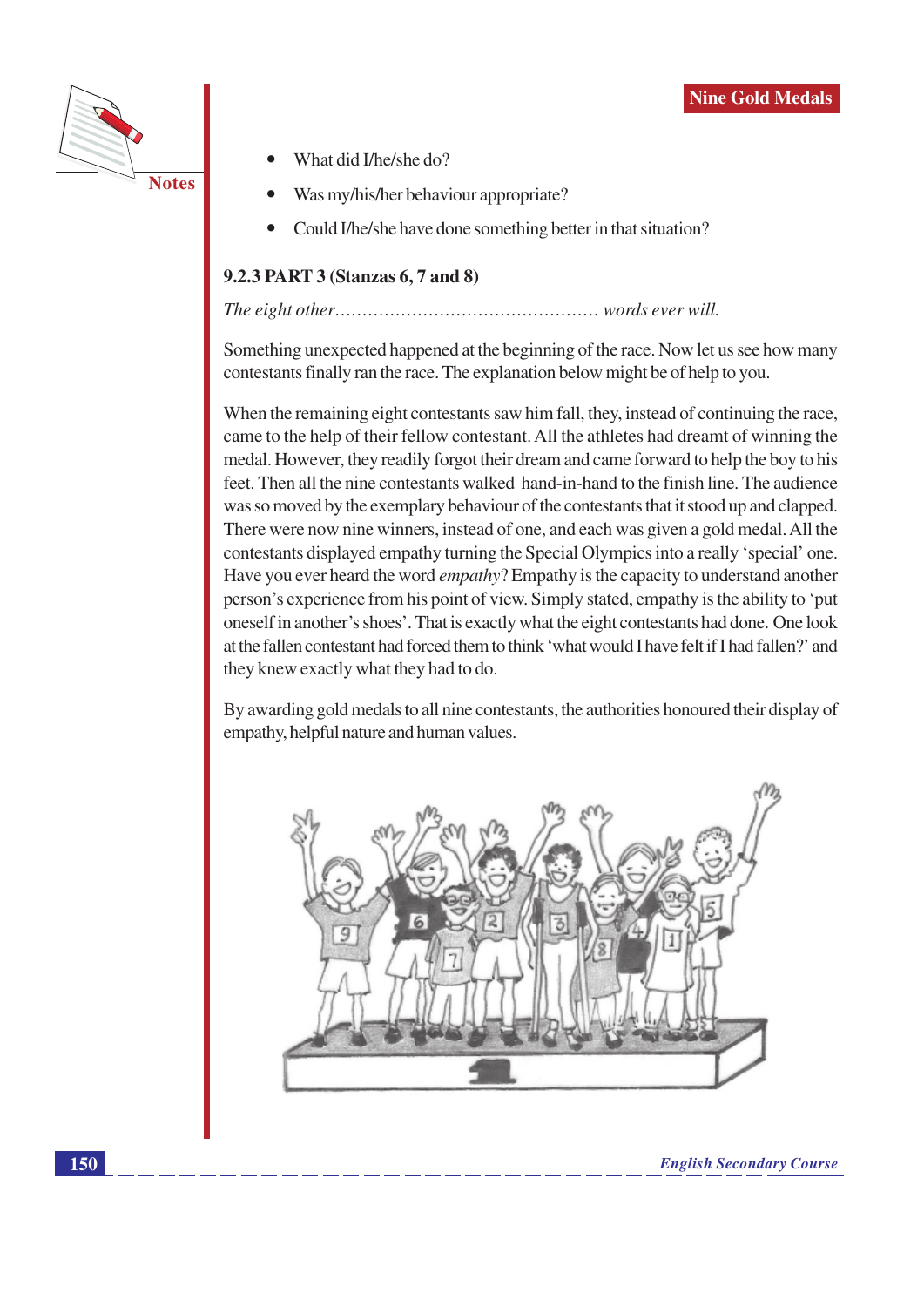

- 1. Explain the following phrases in a sentence or two.
	- a. pulled up on their heels
	- b. brought the young boy to his feet
- 2. Explain in your own words the meaning of the line 'the hundred-yard dash now reduced to a walk'.
- 3. How would the nine contestants have felt when they all reached the finish line together? Which words indicate this? Do you think they were happy because they had won the gold medal? Why?
- 4. How did the spectators react to this gesture of the eight contestants?



Your friend, Muniya has lost her English notes just before the examination. She is afraid that she will now fail the examination. She is not able to concentrate on studying and ends up crying every time she is reminded of her loss. What are the different ways in which you could help her?

Key words: Listening, empathising, boosting confidence, counselling, sharing

## **9.3 APPRECIATION**

#### **Alliteration**

1. In a line in stanza 4, the consonant sound /s/ has been repeated in order to bring about a musical effect.

But the smallest among them, he stumbled and staggered.

This repetition of the same sound is called all iteration.

Here the sound /s/ has been repeated. Find another such line from stanza 5.

- 2. No specific rhyme scheme has been followed in the poem. Yet the poem has a rhythm of its own. Read it aloud to feel the rhythm. Here are a few examples.
	- a. And a banner above that said 'Special Olympics'

Could not have been more on the mark.

 $(\sinh(7))$ 

#### **English Secondary Course**

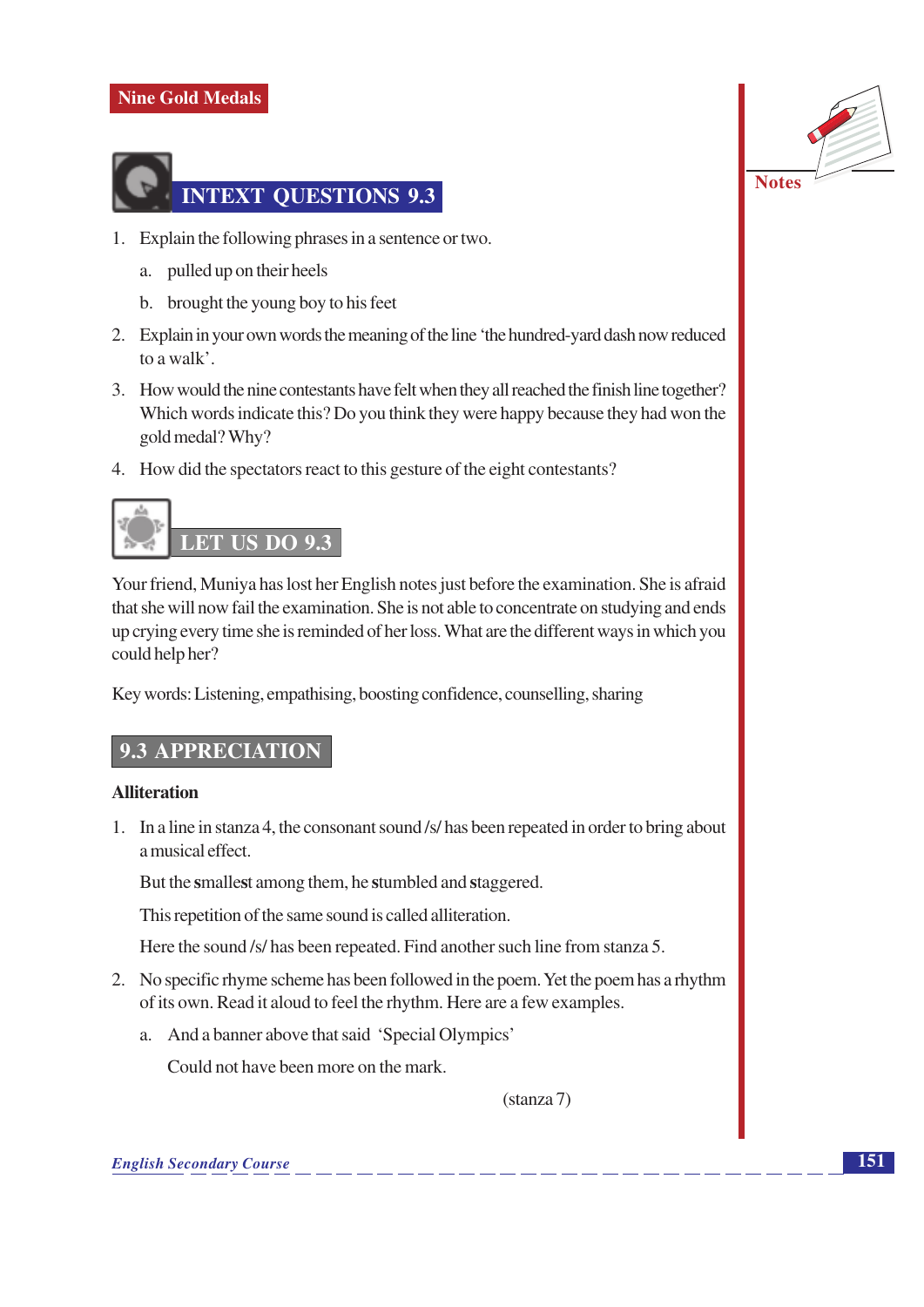

b. And a standing ovation and nine beaming faces Said more than these words ever will.

 $(\sin za 8)$ 

3. Poetry says a lot in a few words. Here too, the poet has used the technique of not expressing directly and encouraging the readers to infer meanings on their own.

# **WHAT YOU HAVE LEARNT**

In order to enhance the quality of our life we need to develop empathy. Empathy is the ability to understand and accept others who are different from us. It helps us to appreciate what the other person is going through and to offer emotional support at the time of need. Empathy works wonders when applied to relationships – our family, our friends or colleagues. It encourages positive behaviour towards people who are in need. Not only does empathy help us to resolve conflicts but it also enables us to find solutions to problems. In the process we end up making decisions to benefit us without hurting others. The poem also shows that empathetic behaviour is applauded by all.

# **TERMINAL QUESTIONS**

- 1. Complete the statements using the correct option from those given.
	- (i) The poem describes a
		- school Sports Day with participants from different schools a.
		- $\mathbf{b}$ . national sports event for women
		- national sports event for the differently-abled  $\mathbf{c}$ .
	- $(ii)$ The contestants of the race received a standing ovation because
		- they are challenged in various ways and not used to sports  $\overline{a}$ .
		- $\mathbf{b}$ . they thought it more important to help than to get a medal
		- they don't like competition and don't care about winning  $\mathcal{C}$ .
- $\overline{2}$ . Who won the race and how? Explain in about 50 words.
- Do you think the title of the poem is justified? How?  $3.$
- What is the central idea of the poem? 4.
- 5. Have you ever witnessed any event in 'Special Olympics' in real life or on television? Describe it briefly.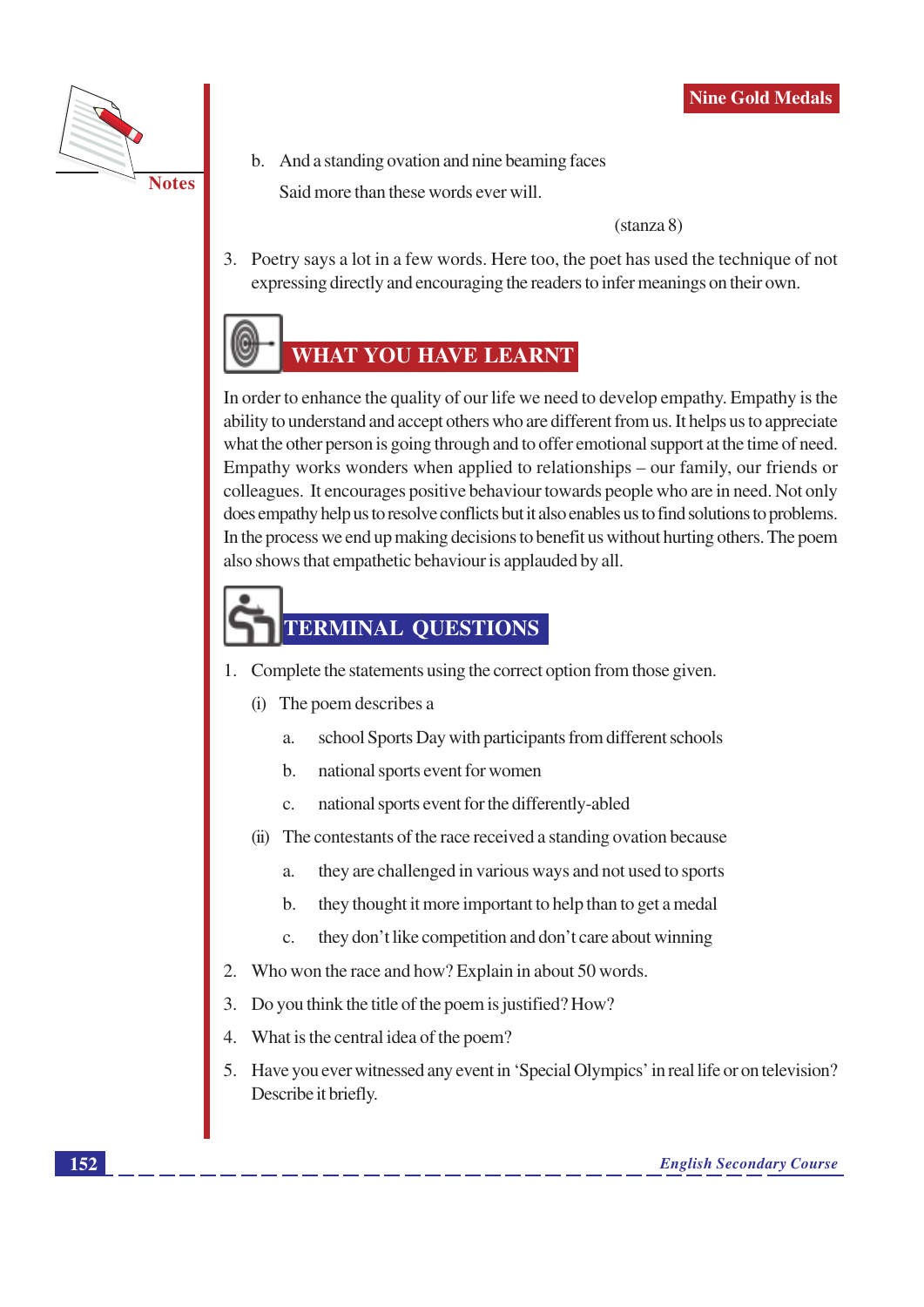- 6. Can you think of any other act of selflessness? Describe it.
- 7. What have you learnt from the poem?
- 8. Which is the turning point in the poem?



#### **9.2.1 PART 1**

#### **INTEXT QUESTIONS 9.1**

- 1. b. The event which is being described in the poem is the **last** event of the day.
- 2. Old and young, men and women.
- 3. a. The words 'gold', 'silver' and 'bronze' stand for medals in the poem.
	- b. The phrase 'many weeks and months of training' tells us that the contestants were well prepared for the event.
- 4. One must try to eat healthy nutritious food, get enough exercise, have clean living conditions and get adequate rest.

#### **9.2.2 PART 2**

#### **INTEXT QUESTIONS 9.2**

- 1. a. False b. False c. False d. True
- 2. The phrase 'so did the runners' means that the runners ran forward immediately.
- 3. The dreams of one of the contestants were 'dashed in the dirt' when he fell on the black tarred road and could not take part in the race. This finished his chances of winning the race—something he had been looking forward to for a long time.
- 4. The pair of words is 'frustration and anguish' in line 1 of stanza 5.
- 5. The line 'the same goes for what next occurred' creates suspense.
- 6. Possible answers
	- try to stand up and continue the race
	- stand up and put in extra effort to make up for lost time
	- get up and leave the tracks thinking that the race is lost
	- wait for someone to come and help



#### **English Secondary Course**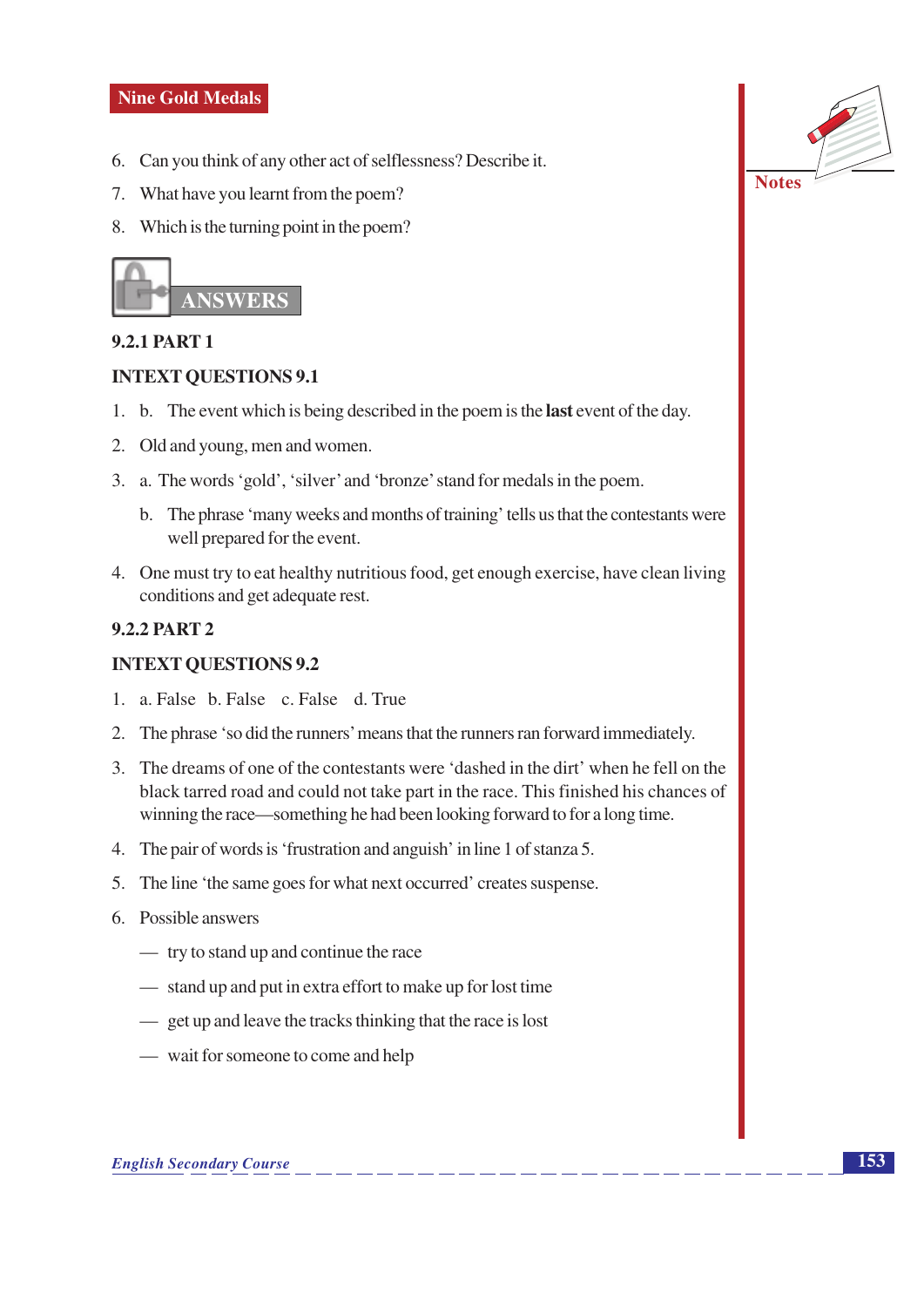

# **9.2.3 PART 3**

#### **INTEXT QUESTIONS 9.3**

- The phrase 'pulled up on their heels' means that the other eight contestants stopped 1. a. running.
	- b. The phrase 'brought the young boy to his feet' means that the other eight contestants helped the boy who had fallen down, to stand up on his feet.
- 2. The phrase 'the hundred-yard dash now reduced to a walk' describes the moment when the other eight contestants help their friend, who had fallen down, to stand up on his feet. Since the boy was unable to run, the others decide not to run either. All nine contestants walk hand-in-hand to the finish line. In other words, the contestants walk the distance of the hundred yards (which was to be run) at the speed of the contestant who had fallen down.
- 3. The contestants must have felt happy and united when they reached the finish line still 'holding hands'. The words 'nine beaming faces' tell us how happy they were. The contestants get a 'standing ovation' which would have made them feel proud of what they had done.

The contestants were happy not simply because they had won the gold medal. They were proud of being a united group who stood by each other, understood each other's problems and helped each other even at the cost of winning a gold medal. For this group of contestants it was more important to empathise with and help each other than to win an individual prize.

4. The spectators gave a 'standing ovation' to the contestants, which means they stood up and clapped and cheered for them. Each of the contestants was rewarded with a gold medal.

## **TERMINAL QUESTIONS**

- 1. (i) c. The poem describes a national sports event for the differently-abled.
	- (ii) b. The contestants of the race received a standing ovation because they thought it more important to help than to get a medal.
- 2. All the nine contestants won the race as they all reached the finish line together. One of them had fallen down at the start of the race. Instead of running to get their positions, they turned back and went to his help. Then they completed the race together.

They were given the gold medal because they showed the true spirit of sportsmanship by helping the smallest among them at the risk of losing the race.

3. Yes, 'Nine Gold Medals' is an appropriate title as all the nine contestants deserved the medal. The smallest one, for not giving up, and the others for being helpful and caring.